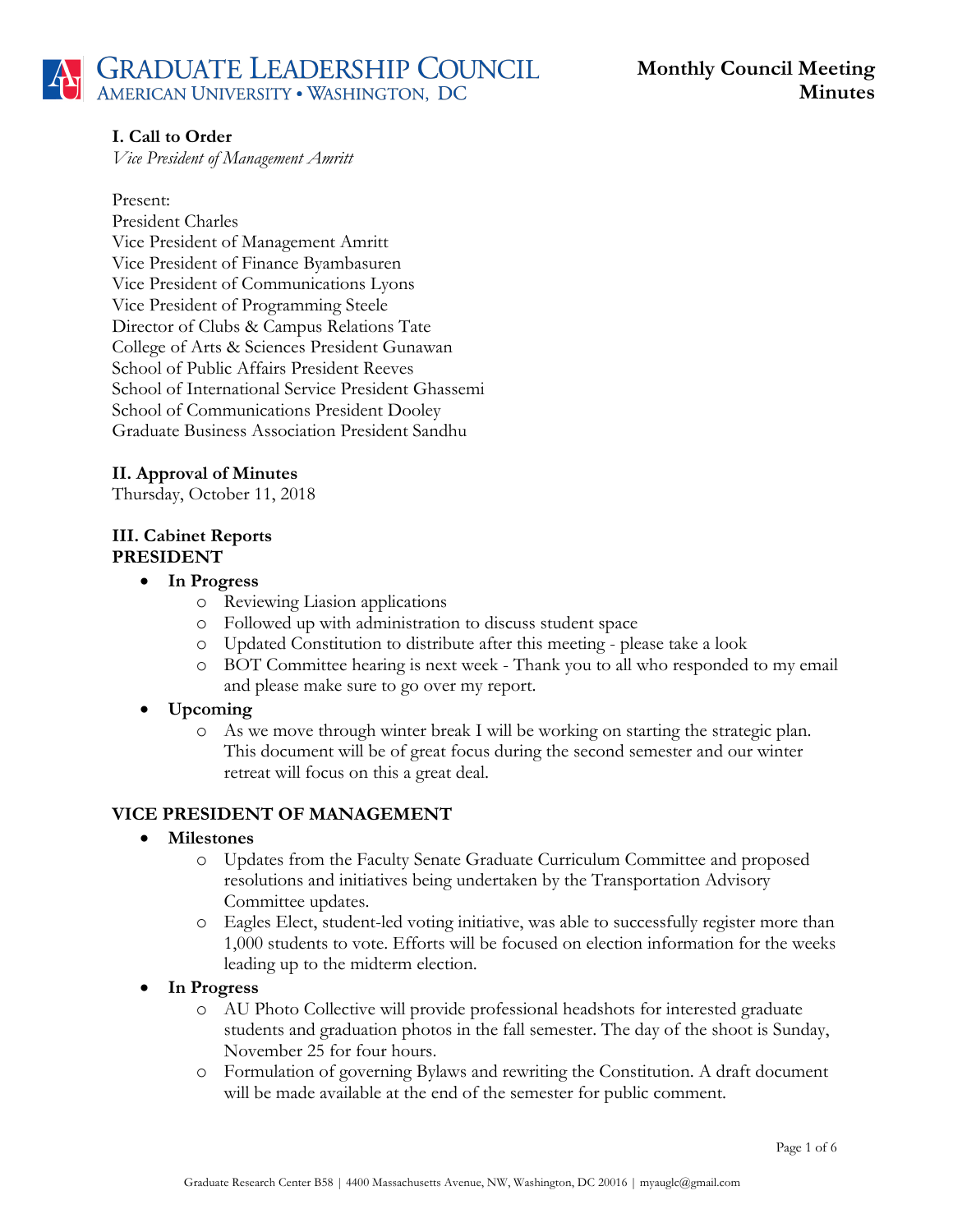

- o Paperwork for student support payments for Liaisons and Programming needs to be submitted as soon as possible. Members on the university payroll system will be paid at the next pay period while everyone else will receive a check in the mail.
- **Upcoming**
	- o Planning for the Spring 2019 Campus Climate Survey including questions topics, timeline, and graduate student community presentation.
	- o Campus Labs on boarding with the Graduate Leadership Council and specific Graduate Student Councils.
	- o Winter retreat will be held on January 19-20 with a Martin Luther King, Jr. Day of Service activity with the Office of Campus Life. More information will be forthcoming at the end of the month.

#### **VICE PRESIDENT OF FINANCE**

- **Milestones** 
	- o Grad Student Budget Forum on Thu, Oct 25 with 30+ attendees
	- o Outline of Travel Grant application process for 2018-19 is completed
	- o (the link is for internal purpose and not for the public minutes)
- **In Progress**
	- o The travel grant application opens on (tentatively) Nov 16
	- $\circ$  Any questions regarding the application should be directed to:  $m$  y and  $m$  and  $m$
	- o Online application form in progress and website will be updated
- **Upcoming** 
	- o Update instructions on how to request funding from the GLC
		- Collaborate with Kendall to streamline the process better
	- o University budget committee meetings in November and December + BOT Finance meeting
	- o Looking for review committee for Travel Grant

## **VICE PRESIDENT OF COMMUNICATIONS**

- **Milestones** 
	- o **Rebranding** Working with Carl, we were able to put together an updated Scope of Work document to send to the three agencies with which we have been communicating. Proposals were modified by the agencies to reflect the updated Scope of Work and those changes were communicated to me and Carl. We will be presenting the proposals for an up or down vote at this Thursday's meeting.
	- o **Domain Name** We have acquired the domain name **auglc.org** for a period of ten years. The new domain name will go into effect concurrently with the GLC website rebuild.
	- o **Graduate Gazette** Our first edition of the Graduate Gazette newsletter went out to students in October. We enjoyed a 62% Open Rate and a 6.81% Click Rate. This is an increase of over 10% in Open Rate and an over 4% increase in Click Rate from the last newsletter sent in April 2018.
	- o **Paid Promotion**  We have paid promotion going on both social accounts. On Facebook, we are trying our first event promotion in addition to page promotion. On Twitter, we are currently just promoting the account. This paid promotion is meant to increase event attendance and grow page likes.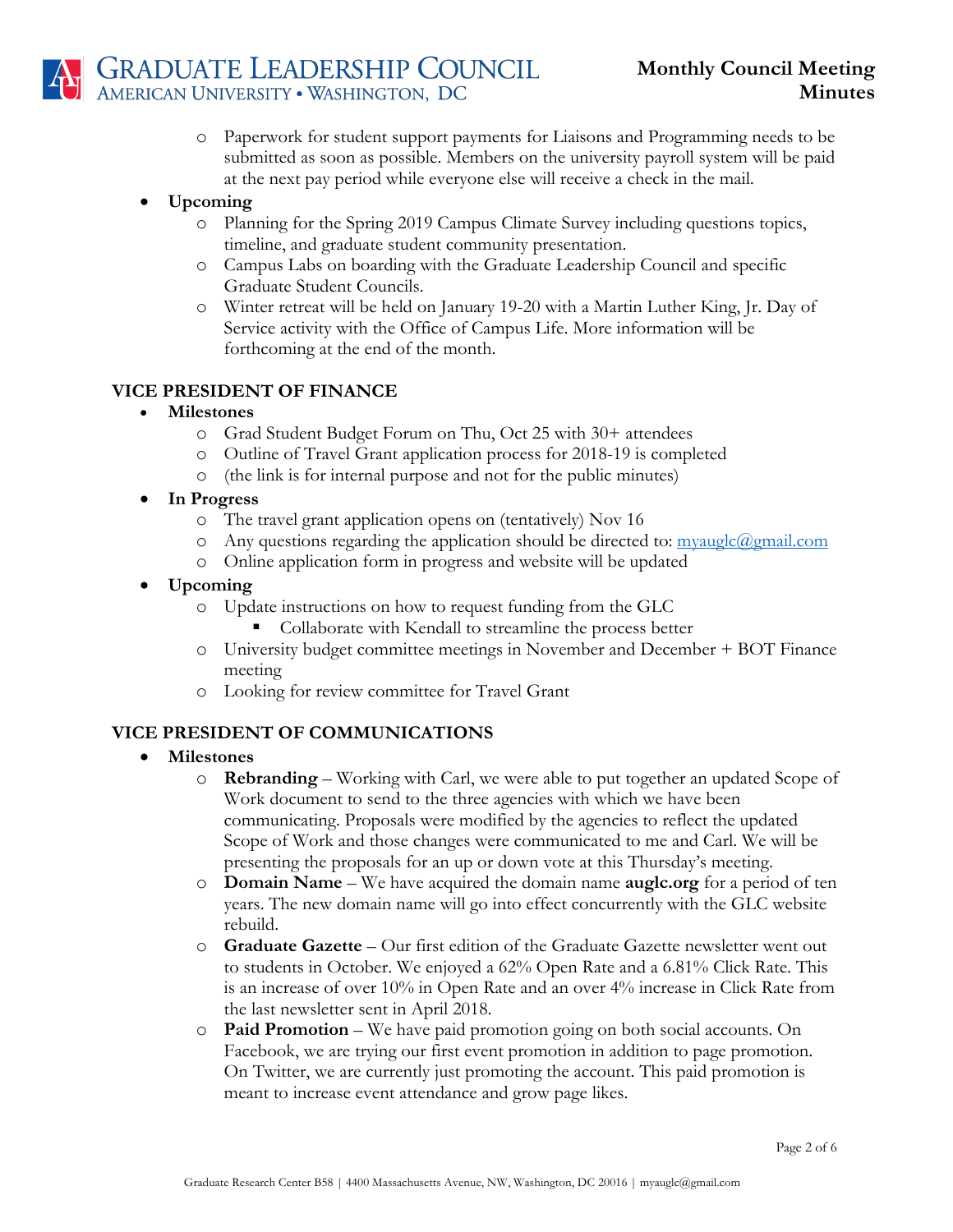## • **In Progress**

- o **Event Promotion** Currently putting paid promotion behind the "Pre-Game with the Post-Grads" event for this Friday and working with Suzanna to finalize promotion and processes for the Wizards Outing.
- o **Travel Grants** Working with Bini to develop a new, sleek online submission form for Travel Grant applicants. Also updating the application and reimbursement schedules.
- **Upcoming Activities**
	- o **Fall 2018 Events Report** Following the conclusion of our last GLC event of the year (i.e. the Wizards game), a report will be compiled and released outlining the success of the promotion for these events and what will be done moving forward.
	- o **Slack Internal Communications** This has been discussed on multiple occasions, but now that our GSCs and the GLC are at full (or near full) capacity, the Slack network will be fully fleshed out and detailed. Be prepared for a guide outlining how the Slack network will be used by your GSC and the GLC.

## **Director of Clubs & Campus Relations**

- **Milestones / In Progress**
	- o I created a google form surveying undergraduate clubs regarding graduate student participation. I am currently awaiting responses from undergraduate clubs but have requested this form be completed by November 9.
	- o I created a spreadsheet that has been shared with the Presidents of each school to determine what clubs are present within each school and I have requested this be completed by Friday, November 9.
	- o Some descriptions have been generated for the liaison positions
- **Upcoming**
	- o Generate individual requirements for each of the liaison positions and cement the liaison position requirements
	- o Develop a master list of clubs available to graduate students at American University.
	- o Create club constitution template
	- o Meet with the President of the Law School to discuss if there are clubs that graduate students may join.

## **VICE PRESIDENT OF PROGRAMMING**

- **Milestones**
	- o 140+ showed up the SBA/GLC Happy Hour. A majority we are graduates students.
- **In Progress**
	- o Tomorrow is the pre-game for post-grad basketball event. Please, please, please come and bring everyone you know. I sent out an email to all the presidents and clubs. It will be fun, and we have some good catering.
- **Upcoming**
	- o I have all the Wizards tickets! I sent out a poll to the Council with times to be in the GLC office for pick-up. Please fill it out.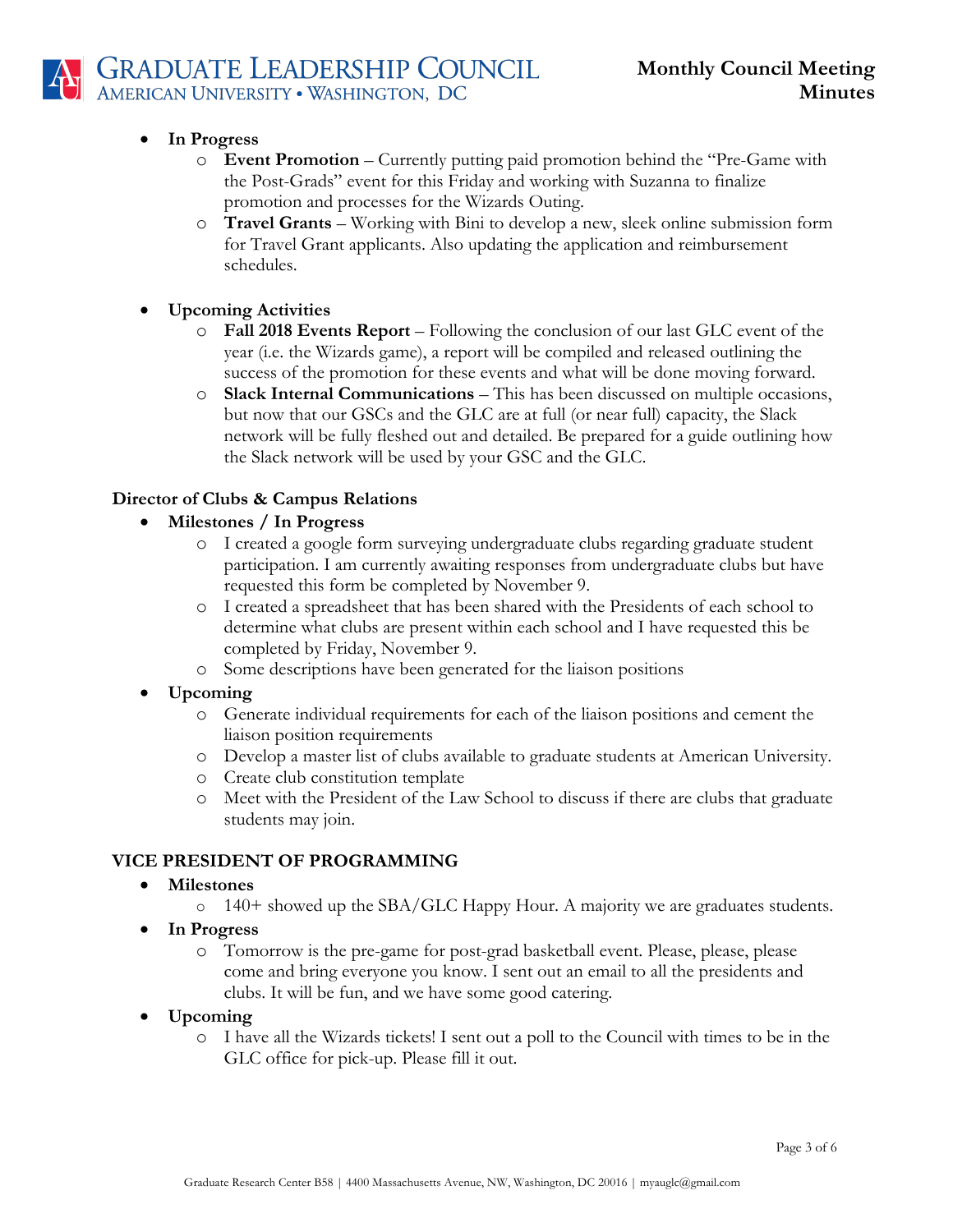#### **IV. Council Reports COLLEGE OF ARTS AND SCIENCES**

- **Milestones** 
	- o New anthropology senator
	- o All department budgets reviewed and approved
- **In Progress**
	- o CAS Social Mixer Dec
	- o Discussing possibility of CAS-specific travel grant
- **Upcoming events**
	- o Escape room moved to Spring
	- o Revising constitution to incorporate removal of executive members and stipend updates
	- o Establish CAS clearing house

#### **GRADUATE BUSINESS ASSOCIATION**

- **In Progress**
	- o Mixer with other DC area business schools on November 9th
- **Upcoming**
	- o Survey Kogod grad students for next semester
	- o Help with Red Dress gala promotions
	- o Finalize spring programming

#### **SCHOOL OF COMMUNICATIONS**

- **Milestones**
	- o We formulated and filled two new positions. SOC now has our full delegation, with the added positions of VP Communications (Darius Booker - Strategic Comms) and Secretary (Alexis Soto - Journalism/Public Affairs).
	- o We completed a student survey to inform our platform for the year
	- o We completed a rough draft of our budget, pending approval this Friday after we meet with Student Affairs.
- **In Progress**
	- o Strategic communications plan
	- o Establishing contact and developing relationships with students, professors, alums, and administrators
- **Upcoming**
	- o November 15th career and networking event with Alums and Professors
	- o Holiday food drive
	- o December 6th event with Sen. Corey Booker

#### **SCHOOL OF INTERNATIONAL SERVICE**

- **Milestones**
	- o We hosted the GSC Social Hour at Toro Toro on Thursday, October 18th. This event had a large turnout and was a great success.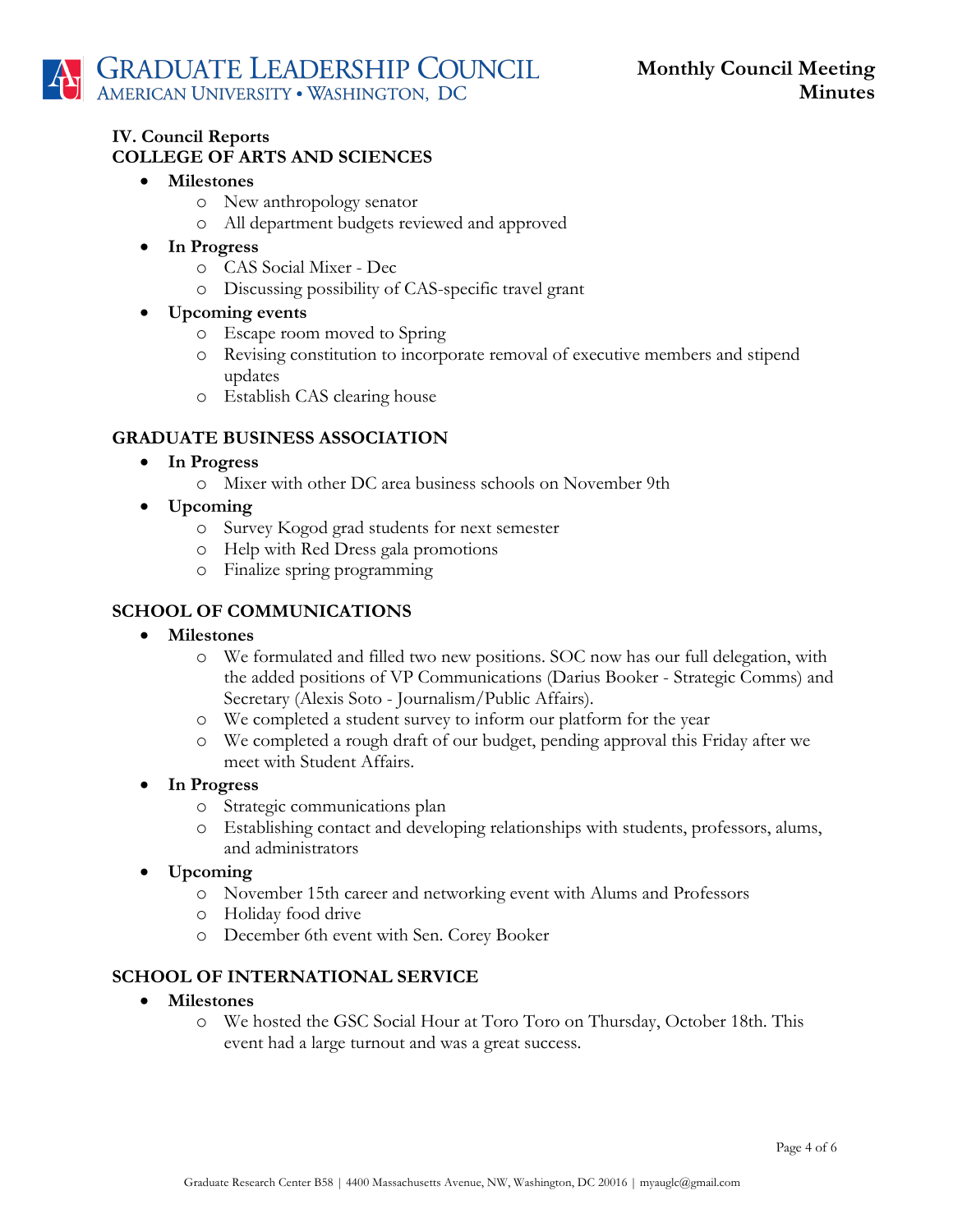# GRADUATE LEADERSHIP COUNCIL<br>AMERICAN UNIVERSITY • WASHINGTON, DC

- o We hosted a Jazz Night at the Bridge Cafe on Thursday, November 1st. This event also had a large turnout. Our communications team posted videos and photos from the event on the story of our Instagram account and will be posting photos on Facebook.
- o The GSC Senate passed a resolution, presented by the Rules and Regulations Committee, that sets the procedures for online voting.

## • **In progress**

- o We are narrowing down the office at SIS that is responsible for keeping an updated listserv of SIS Alumni that we can reach out to for our Zoo Lights Event. This event had traditionally been cosponsored by the GSC and SIS Alumni Relations Director. Currently, this position is vacant at SIS but the GSC has decided to host the event on its own and keep the tradition going.
- o Our Rules and Regulations Committee is drafting legislation that would allow for permanent online student representation on our council. This will be done by adding a position on the SIS GSC Executive Council.
- o The Leadership Dinner, one of the GSC's flagship events, will be held on February 8th. We have confirmed that Daniel Mulhall, the Irish Ambassador to the U.S., will be our keynote speaker.
- o We have started looking for places to host the International Affair, our flagship event at the end of the year. It will be held in late April or early May.
- o The SIS Graduate Curriculum has been consolidated with the Undergraduate Curriculum, therefore, the SIS GSC is working to expand representation for graduate students that has been downsized in the merging of committees.
- **Upcoming**
	- o Zoo Lights will be on November 30th.
	- o The next SIS GSC Senate Quorum will be on November 16th.

## **SCHOOL OF PUBLIC AFFAIRS**

- **Milestones**
	- o Voted and brought on new Finance Team Francesca D'Andrea (Finance Director) and Tanar Sackley-Wright (Deputy Director of Finance)
	- o Held a Midterm watch-party in Kerwin Lobby
	- o GSC Kickball game with GW Trachtenberg School
		- Had 16-20 SPA students attend.
- **In-Progress**
	- o Working with the SPA Events team to begin preliminary planning for the Gala.
	- o Planning November event with George Washington Student Council
	- o Collect a roster of all SPA students and identify international students to identify needs.

## • **Upcoming**

- o Public Purpose Journal Happy Hour November 10, 2018 at the Front Page
- o SPA school-wide Thanksgiving dinner on November 18th
- o Collect canned goods for The Market on campus
- o Begin selling SPA Swag (t-shirts, sweatshirts, water bottles, etc.)
- o Planning December Academic and Social events